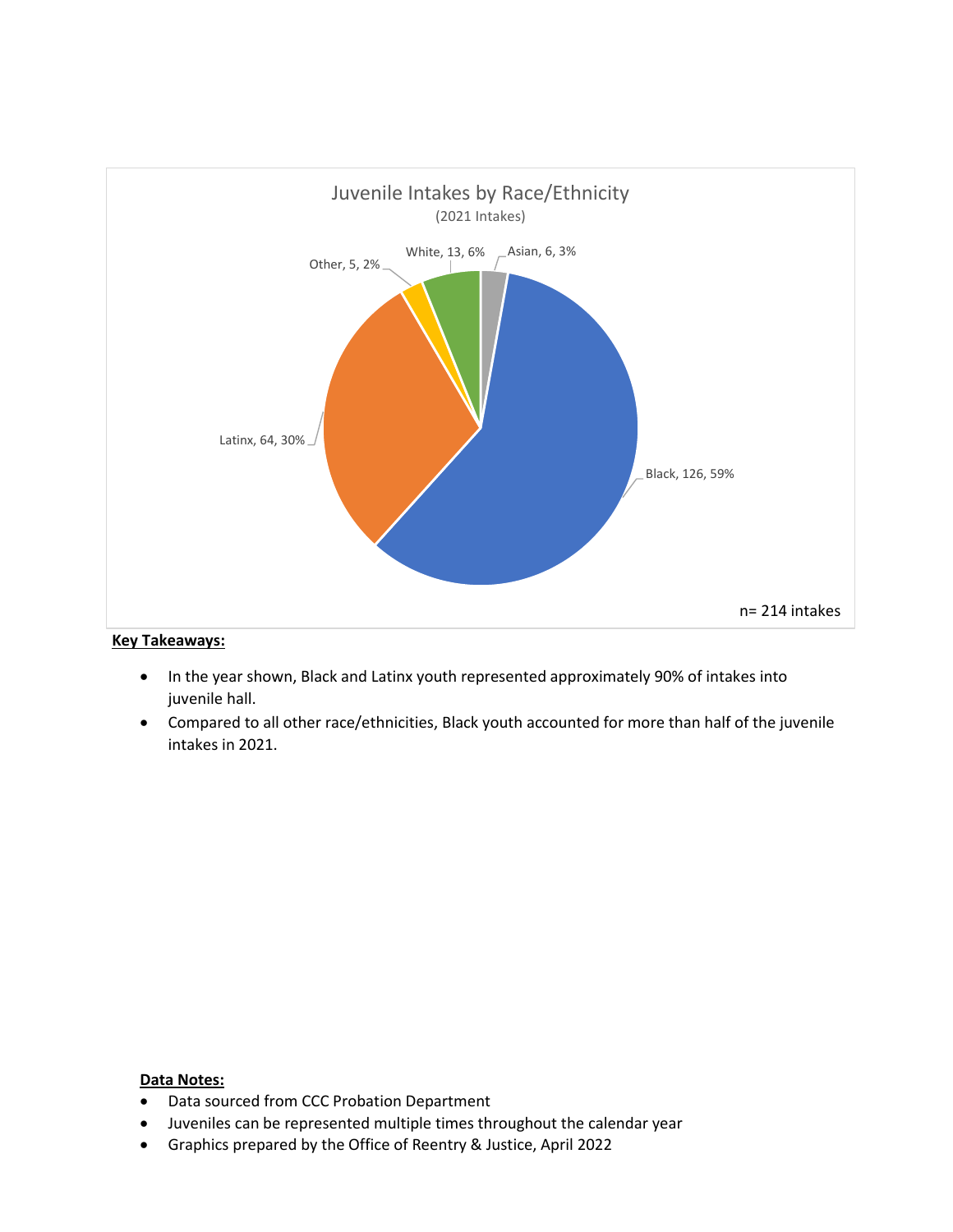

• Intakes are dominated by males at 89% in the year 2021.

- Data sourced from CCC Probation Department
- Juveniles can be represented multiple times throughout the calendar year
- Graphics prepared by the Office of Reentry & Justice, April 2022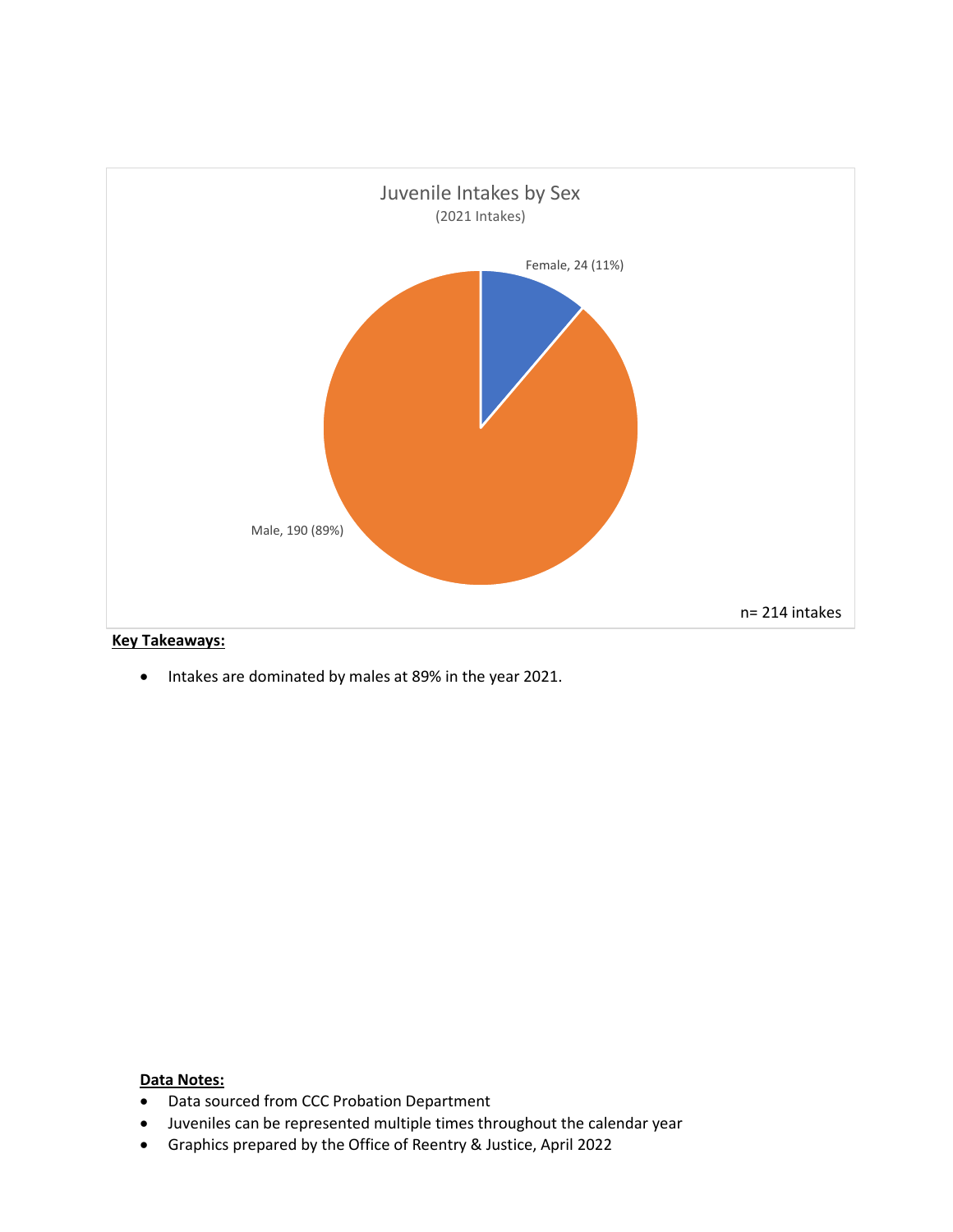

• During the calendar year, the age of youth intakes ranged from 12 to 23 years old. (Mean: 17.5, Median: 17.5, Standard Deviation: 3.6)

- Data sourced from CCC Probation Department
- Juveniles can be represented multiple times throughout the calendar year
- Graphics prepared by the Office of Reentry & Justice, April 2022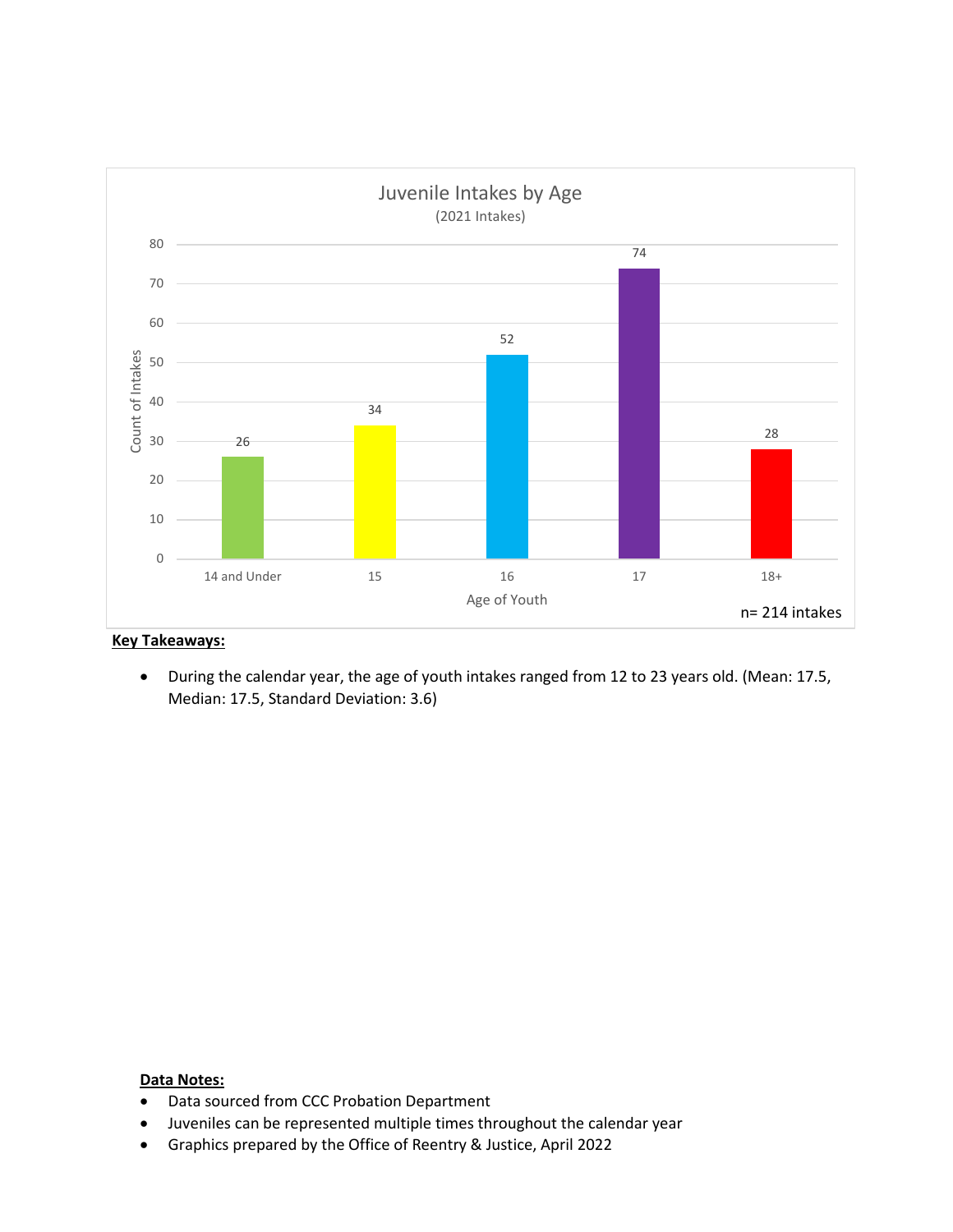

• Just over half of juvenile intakes were charged with 1 or 2 offenses. More precisely, 15% of juveniles were charged with 2 offenses while 40% were charged with 1 offense.

- Data sourced from CCC Probation Department
- Juveniles can be represented multiple times throughout the calendar year
- Graphics prepared by the Office of Reentry & Justice, April 2022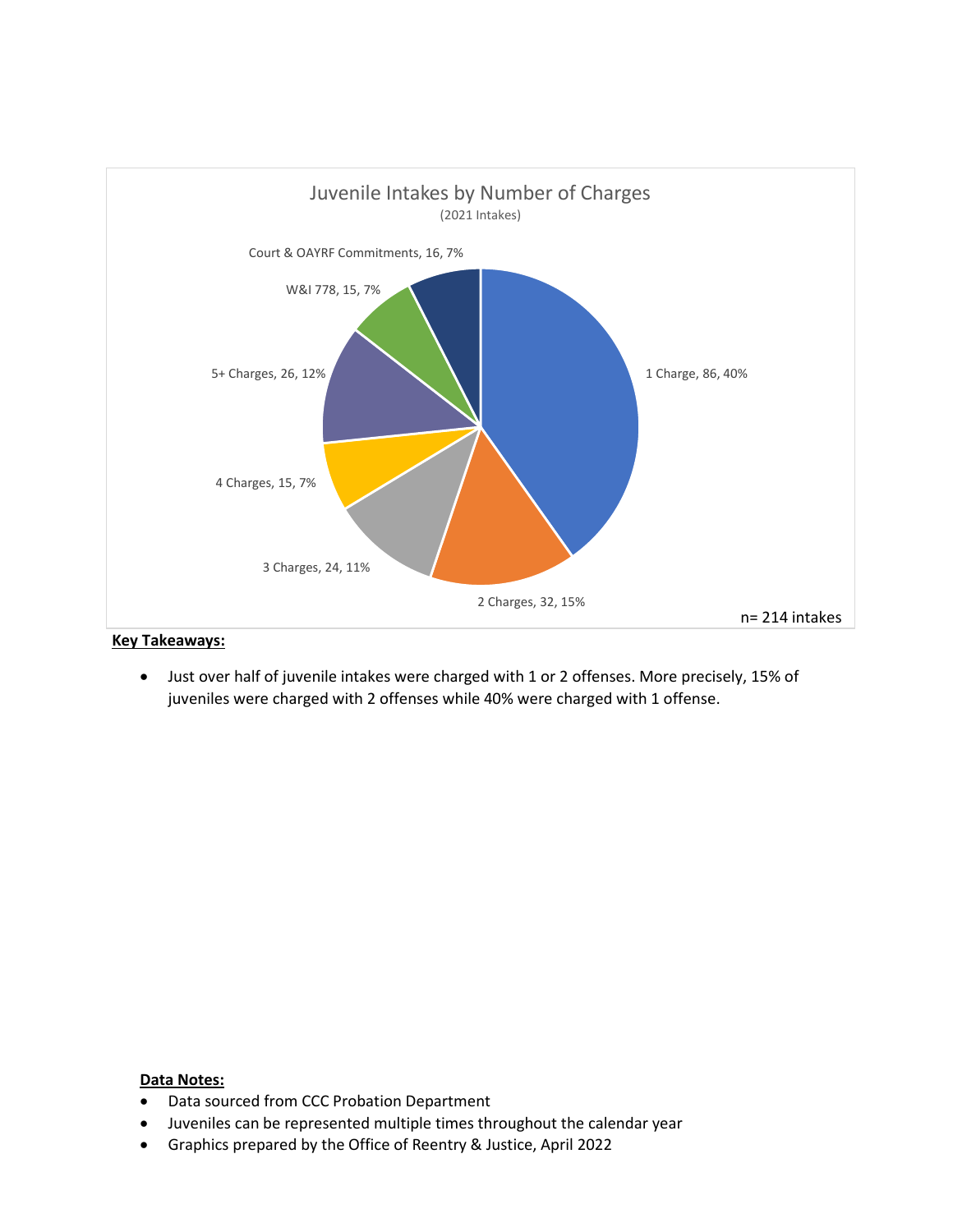

- Of the 214 juvenile intakes, 26% or 55 youth were dispositioned to a program.
- The highest average number of days between disposition date and date of program entry was 147 for youth sent to DJJ. This likely reflects COVID related health orders.

- Data sourced from CCC Probation Department
- Juveniles can be represented multiple times throughout the calendar year
- Graphics prepared by the Office of Reentry & Justice, April 2022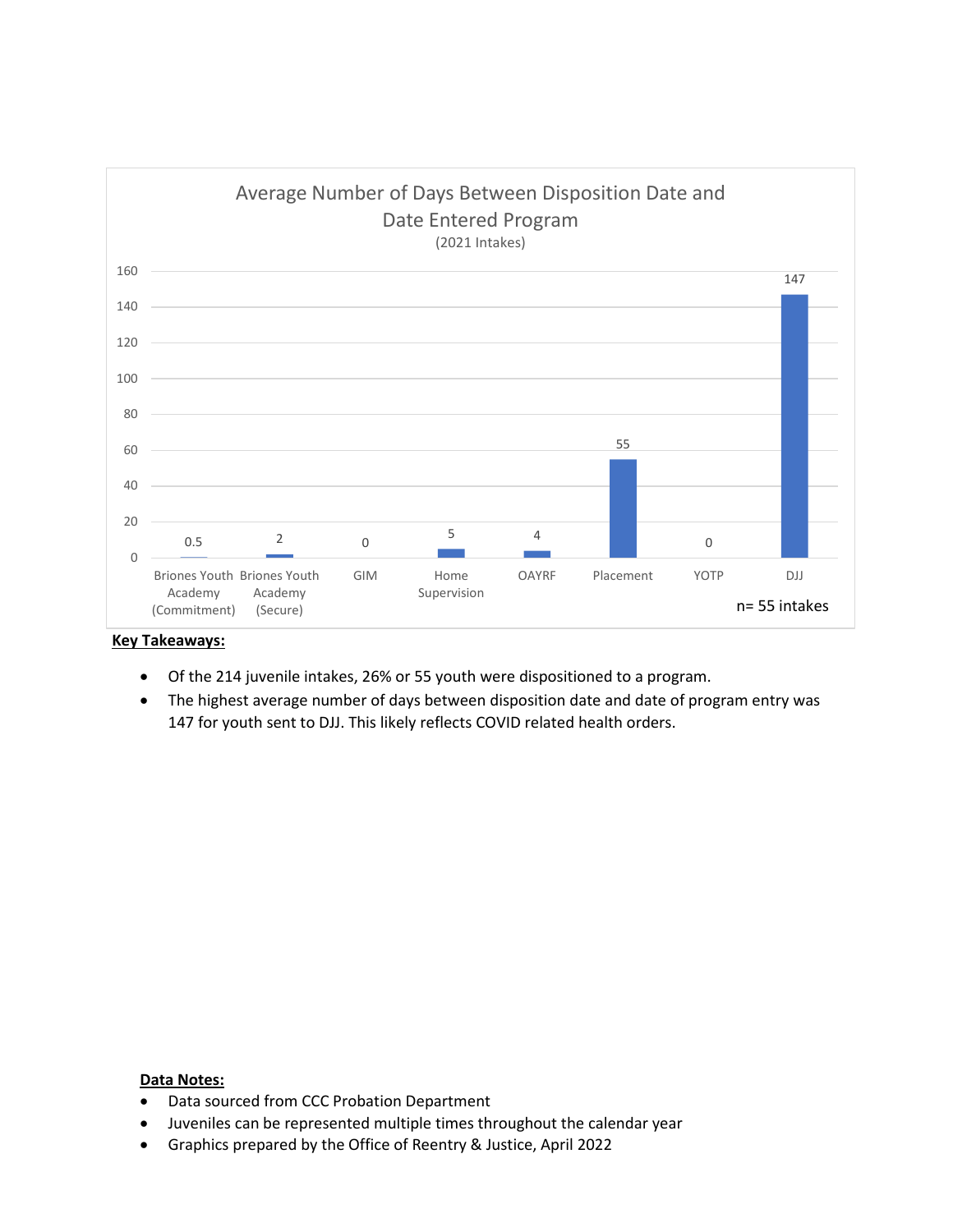

- Of all intakes, 46% or 98 youth had no history of prior detention admittance.
- On average, youth had 7.6 episodes of prior detention admittance, with a range of no prior history up to 21 prior detention episodes.
- Of all intakes, 35% or 75 youth had 2 or more episodes of prior detention.

- Data sourced from CCC Probation Department
- Juveniles can be represented multiple times throughout the calendar year
- Graphics prepared by the Office of Reentry & Justice, April 2022